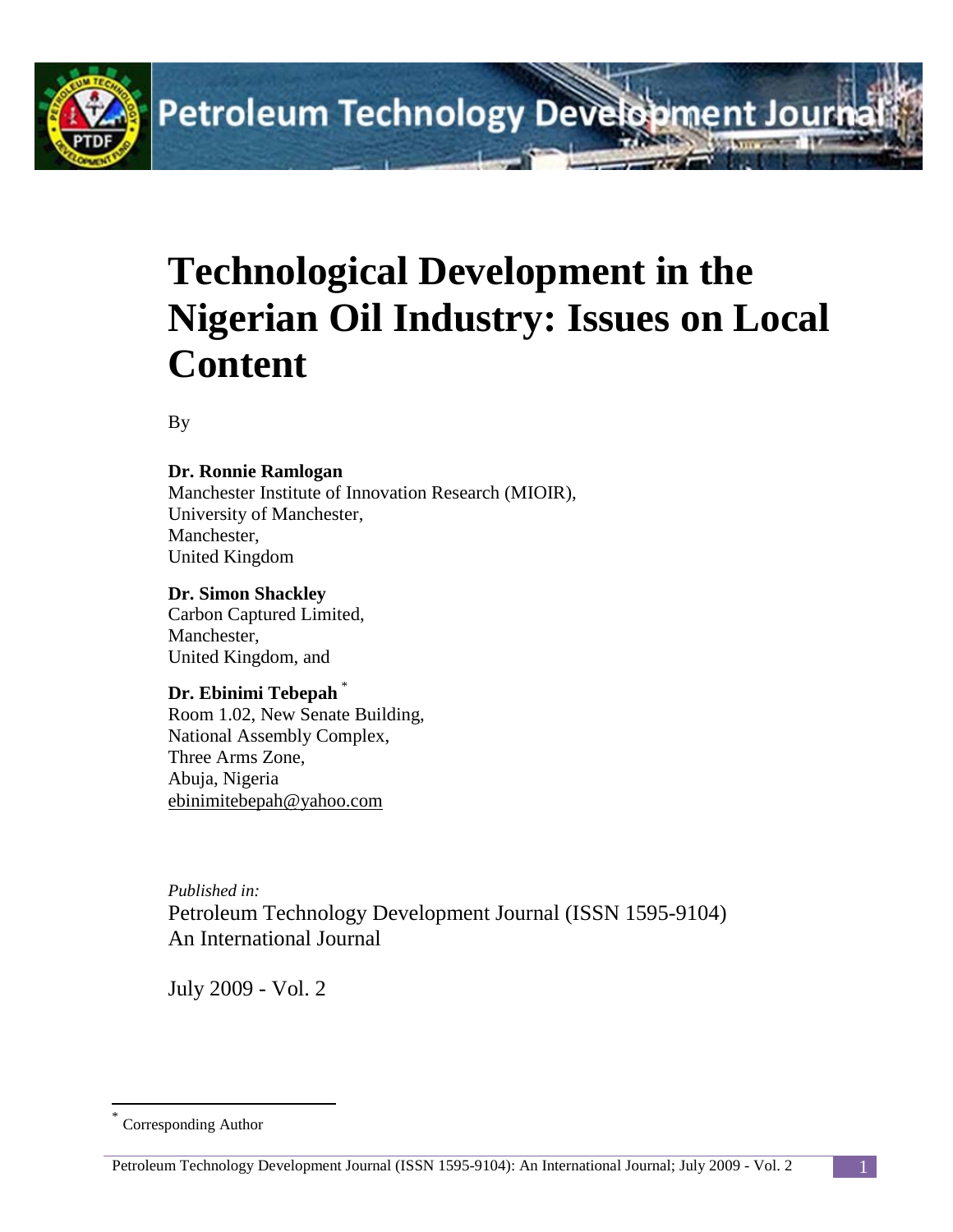#### *Abstract*

*The Oil industry has been part of the main fabric of the Nigerian economy for over five decades. Despite the fact that the l industry has contributed enormously to the economy of Nigeria, local or indigenous participation in the acquisition or development of the industry and technology has been minimal. To address this, the government of Nigeria introduced the local content policy. This paper examines this policy and provides some recommendations.*

#### *Keywords: Technological Development; Local Content Policy; Oil Industry*

#### **Introduction**

The oil industry has been part of the main fabric of the Nigerian economy for over five decades. Despite several decades of oil exploitation and exploration, it has been argued that Nigeria has been unable to grapple with the technological dimension of the industry. Less that 5 percent of goods and services used in the petroleum industry are sourced locally while about 95 percent of the yearly expenditure of about 8 billion US dollars flows out of the country through technical services and goods procured outside Nigeria<sup>[1](#page-1-0)</sup>. Part of the reason for this has been attributed firstly to the failure of the Multinational Corporations, who are the primary vehicle for the technical knowledge, to transfer this knowledge to Nigerian nationals and secondly, the inability of Nigeria to absorb and develop its own technological capabilities. The general situation in the industry is therefore one in which there is a low level of indigenous technological capabilities and the dominance of foreign Multinational Corporations in the operations of the industry. This appears to suggest that the oil sector cannot survive without foreign Multinational Corporations.

In its bid to address the above imbalance in technological development and optimise the benefits of this sector to the Nigerian economy, the Federal Government of Nigeria set up the National Committee on Local Content Development with the responsibility of developing a policy to promote increased utilisation of local manpower, goods and services. It is therefore not surprising to observe the upsurge in comments on the introduction of the local or Nigeria content in the oil and gas industry. However, to what extent would the Nigerian Content Initiative in the oil and gas industry help in assisting Nigeria towards having technological capabilities? That is the question this paper tries to answer.

#### **Overview of the oil industry in Nigeria**

The history of the oil industry in Nigeria dates back to the early 1900s, with the first major oil exploratory work conducted by a German Company, the Nigerian Bitumen Corporation<sup>[2](#page-1-1)</sup>. However, it was not until 1956 that crude oil was discovered in commercial quantities in the Oloibiri province of today's Bayelsa State. It was in1958 that actual production started in the prolific Niger Delta Region. This region covers about 70,000 sq kilometres and it is an exotic fresh water swamp and mangrove forest which is claimed to be one of the largest in the world<sup>[3](#page-1-2)</sup>. Based on the population census conducted by the Nigerian Population Commission in 2006, the region's population is about thirty two million (32,000,000) people. Politically, this region comprises nine states of the federation

<span id="page-1-0"></span><sup>&</sup>lt;sup>1</sup> Oil Industry Report (2008), Research and Special Publications Unit of BusinessDay Media Limited

<span id="page-1-2"></span><span id="page-1-1"></span><sup>&</sup>lt;sup>2</sup> Atsegbua, L. (1999) "The Development and acquisition of oil Licenses and Leases in Nigeria." (OPEC) March  $3$  Onosode, G. (1997) Petroleum, Development and the Environment: NDES Perspective in Eromosele, V.E. (Eds) Nigerian Petroleum Business: A Handbook. Advent Communications Limited.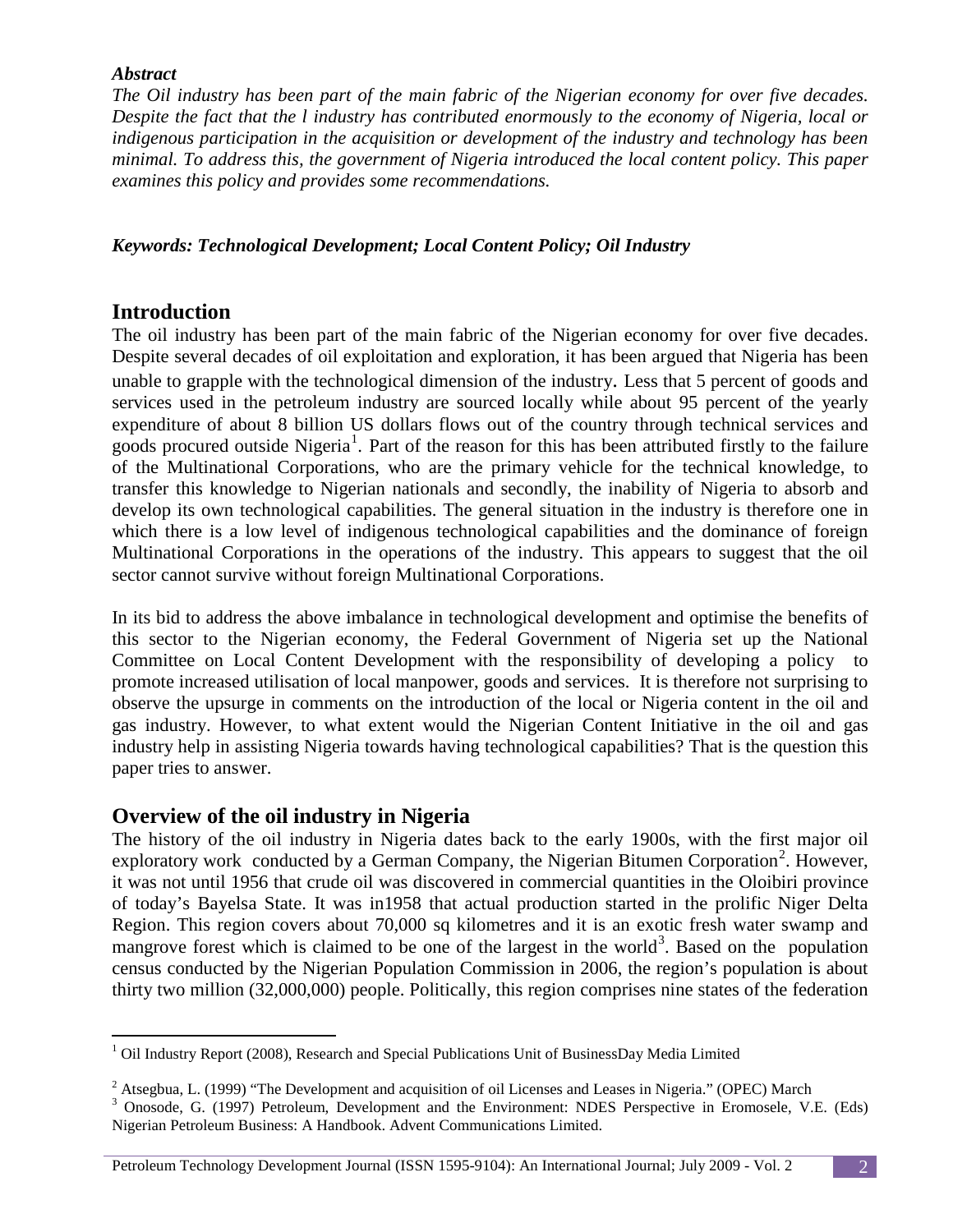of Nigeria - Abia, Akwa Ibom, Bayelsa, Cross Rivers, Delta, Edo, Imo, Ondo and Rivers States. (See figure 1.1).

The oil industry in Nigeria can be split into two subsectors- the Upstream and the Downstream. While the Upstream subsector is concerned with geological prospects, drilling or oil extraction and production, the transformation of petroleum and its derivatives, transportation and the distribution of finished products to the ultimate consumer makes up the core business of Nigeria's downstream petroleum sector<sup>[4](#page-2-0)</sup>. This paper however is interested in the developments of the upstream subsector, the main focus of government's Nigerian Content Development initiative.

Following the successful commercial discovery in 1956, and after independence from the United Kingdom of Great Britain in 1960, there was an influx of several foreign Multinational Oil Companies from the United States of America and the rest of the world. The sector became more important and strategic to the economic development of the country as the years rolled by. Based on the importance of this sector, Nigeria became a member of the Organization of Petroleum

Figure 1.1 Niger Delta Region of Nigeria



Source: Adapted from [http://rrh.deakin.edu.au/publishedarticles/article\\_print\\_273.pdf](http://rrh.deakin.edu.au/publishedarticles/article_print_273.pdf)

<span id="page-2-0"></span> <sup>4</sup> Eromosele, V.E. (1997), Nigerian Petroleum Business: A Handbook. Advent Communications Limited.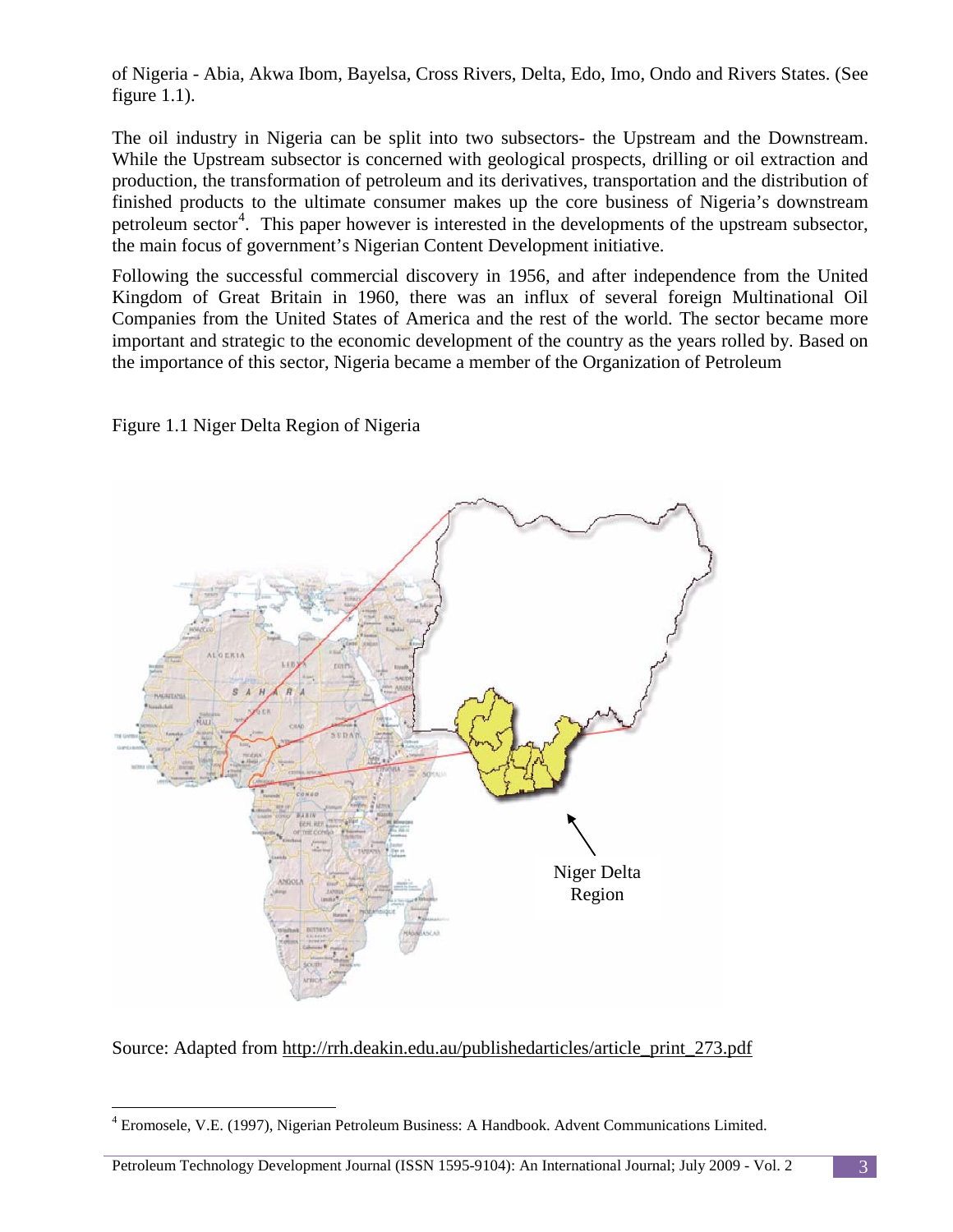Exporting Countries (OPEC)<sup>[5](#page-3-0)</sup> in 1971. From a position of relative insignificance in the early 1960s, the petroleum sector became the fiscal basis of the Nigerian federation, effectively replacing the agricultural sector, which hitherto, was the dominant sector<sup>[6](#page-3-1)</sup>. The resultant effect of this was the total neglect of the agricultural, manufacturing, and other sectors of the Nigerian economy.

Table 1.1, shows from a level of 75,000 b/d (barrels by day) in 1963, Nigeria's oil production is now above 2 m b/d. This however is often drastically affected by the frequent unrest and civil disturbances that occur in the Niger Delta Region of the country. These unrests are manifested through pipeline vandalisation, kidnapping and blowing up of flow stations; all of which appear to be a direct response to the monumental problems of increasing poverty, underdevelopment, very poor or non-existent infrastructures and public utilities and the ever growing levels of unemployment<sup>[7](#page-3-2)</sup> Compared to the output level in 2007 (2,356,000 b/d), crude oil production was rather insignificant in 1963 with around 75,000 b/d being produced. However, this was to increase to over 140,000 b/d in 1968 just five years later. From then on, the increase in crude oil production has been unrelenting, peaking at over 2, 000,000 b/d in 1973, 1998, and again in 2001, 2003, 2005, and 2007. Part of the plans of the government of the federation of Nigeria is to raise this daily production to 4,000,000 by year 2010, thereby increasing the revenue that accrues to the government. Achieving this will be a great challenge, following the high level of insecurity of persons and assets and the communal struggles and crisis.

However, Nigeria's oil export has risen significantly. Crude oil contributed around 11% to the total amount of export the years after independence from the United Kingdom in 1960. By the 1970s, oil exports had risen to over 80% of Nigeria's total exports. Its contribution to Nigeria's total exports was to increase even further in the 1990s and 2000s as indicated in Table 1.1. A significant feature of the Table is that for the periods between the 1970s and 2007, the minimum contribution of crude oil to the total exports of Nigeria was 90%.

The contribution of the oil sector to the revenue base of Nigeria has also been very high at over 70 percent<sup>[8](#page-3-3)</sup> From Table 1.1, the contribution of the oil sector to the revenue base of the country was lowest in 1[9](#page-3-4)63 with just 10 million naira<sup>9</sup>. This could be attributed to the dominance of the agricultural sector during that period. From the Table, this sector's contribution has consistently risen and in 2007 contributed over 6 trillion naira to the coffers of the government. This appears to suggest that the Nigerian government depends on this sector for its foreign exchange earnings and any adverse events in this sector nationally or in the industry globally (for example, fall or rise in the international oil prices) has adverse impact on the revenue base of the country.

<span id="page-3-0"></span> <sup>5</sup> <sup>5</sup>Other members include- Algeria, Angola, Ecuador, Indonesia, Iran, Iraq, Kuwait, Libya, Qatar, Saudi Arabia, United Arab Emirates and Venezuela (see [http://www.opec.org/library/FAQs/aboutOPEC/q3.htm\)](http://www.opec.org/library/FAQs/aboutOPEC/q3.htm) <sup>6</sup>

<span id="page-3-1"></span> ${}^{6}$ Tebepah, E. (2005), "Technological Innovation in the Upstream Sector of the Petroleum Industry", PhD Thesis, University of Manchester, United Kingdom. <sup>7</sup>

<span id="page-3-2"></span><sup>&</sup>lt;sup>7</sup>Onuoha, F. (2007), "Poverty, Pipeline Vandalisation/Explosion and Human Security: Integrating Disaster Management into Poverty Reduction in Nigeria". African Security Review 16.2, Institute of Security Studies; Ojefia, I.A. (2004), "Nigeria and the Niger Delta Question", A paper for the 22<sup>nd</sup> Annual Conference for the Association of Third World Studies, Americus, Georgia, United States of America

<span id="page-3-3"></span><sup>8</sup> Enabulele, S.E. (2007), 'Emergence of Local Content Drive and Procurement Services in the Oil and Gas Industry in Nigeria: Challenges and Prospects' Vol. 4 No. 1 PTJ, Pg. 30-35; Oil Industry Report (2008), Research and Special Publications Unit of BusinessDay Media Limited.

<span id="page-3-4"></span><sup>&</sup>lt;sup>9</sup> Naira is the official currency of Nigeria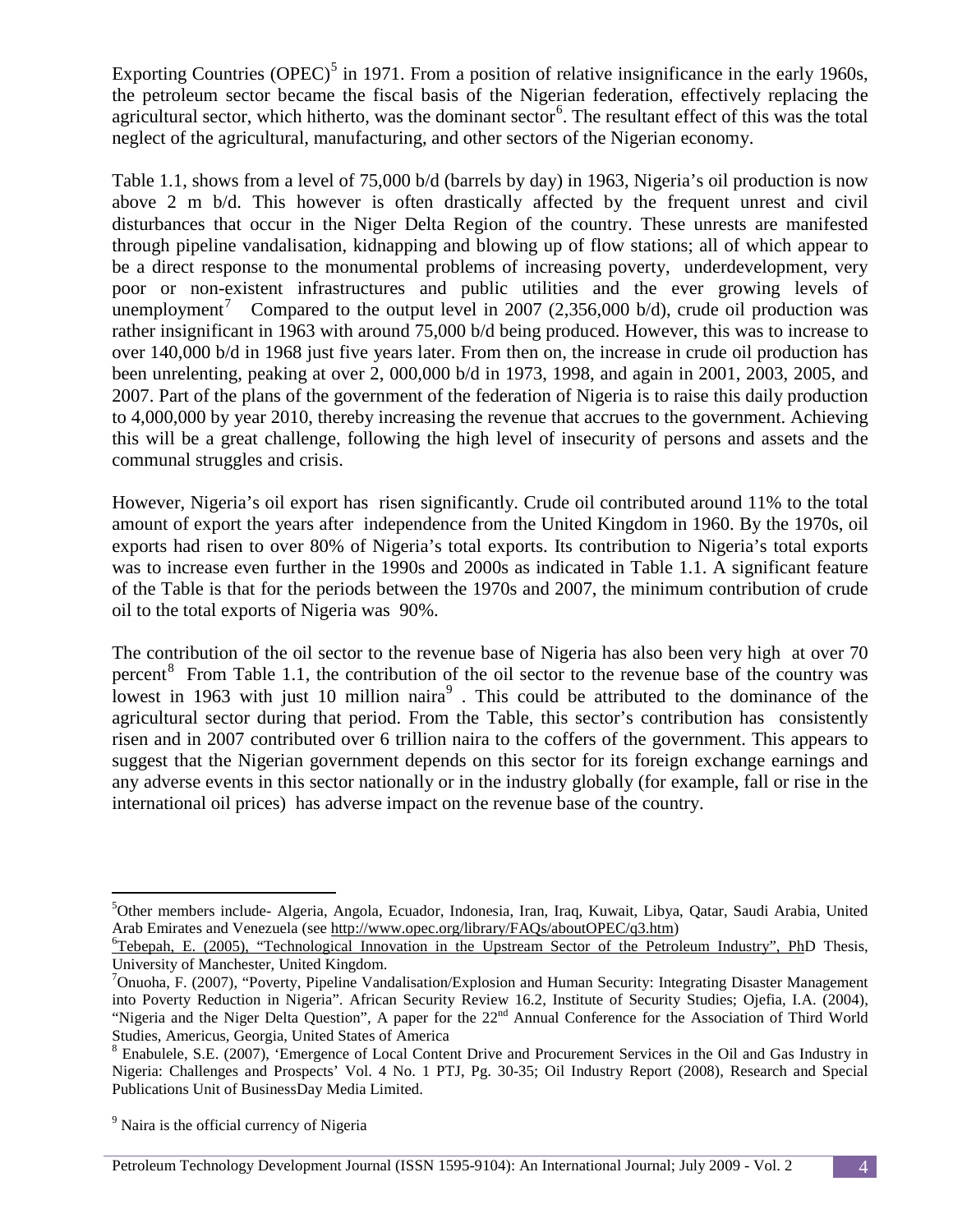Driven by this dependency, the government of Nigeria, which previously was only interested in royalties and provision of regulatory frameworks, sought to become more active in the operations of this sector by the acquisition of equity shares from various foreign Multinational

| Year | <b>Crude Oil</b><br><b>Production (000)</b><br>barrels per day) | <b>Crude Oil Revenue</b><br>$(=\mathbf{N}=\mathbf{million})$ | Oil Exports as %<br>of Total Exports |
|------|-----------------------------------------------------------------|--------------------------------------------------------------|--------------------------------------|
| 1963 | 75.0                                                            | 10                                                           | <b>10.8</b>                          |
| 1970 | 1084                                                            | 167                                                          | 57.6                                 |
| 1973 | 2,055                                                           | 1,016                                                        | 83.1                                 |
| 1978 | 1,895                                                           | 4,556                                                        | 89.4                                 |
| 1983 | 1,235                                                           | 7,253                                                        | 96.0                                 |
| 1988 | 1,445                                                           | 20,934                                                       | 91.2                                 |
| 1993 | 1,985                                                           | 106,192                                                      | 97.5                                 |
| 1998 | 2,167                                                           | 289,532                                                      | 95.4                                 |
| 2001 | 2,274                                                           | 1,340,000                                                    | 97.1                                 |
| 2003 | 2,263                                                           | 2,074,300                                                    |                                      |
| 2005 | 2,580                                                           | 4,762,400                                                    | 96.0                                 |
| 2007 | 2,356                                                           | 6,700,000                                                    | 95.0                                 |

Table 1.1 Growth of Nigeria's Oil Export, Crude Oil Production and Revenue 1963-2007 (selected years)

Sources: Computed from IMF International Financial Statistics Yearbook; BP Statistical Review of World Energy (various years); Petroleum Inspectorate, Nigeria National Petroleum Corporation (NNPC)

Corporations and issuing of oil licenses to indigenous oil companies. Through its state owned petroleum corporation, established in 1971, the Nigerian National Oil Corporation (NNOC), which later became the Nigerian National Petroleum Corporation, (NNPC) in  $1977^{10}$  $1977^{10}$  $1977^{10}$ , acquired equity shares from the respective joint ventures which are still prevalent at this time. In these equity participation, the government of Nigeria through the NNPC is considered to be an important 'stakeholder' in the oil sector, but does its interest extend to technological development in the industry? Table 1.2 contrasts the technological fortunes of the NNPC with two other state owned companies, one from another developing country, Brazil and the other from a developed country, Norway.

Table 1.2 contrasts the NNPC with Statoil and Petrobras. While NNPC was established in 1977, Statoil (Norway) was formed in 1972 and Petrobras (Brazil) in 1954. Statoil is the assignee of twenty three patents at the US Patent and Trademark Office, it is a market leader in such areas as reservoir management, floating and sub-sea oil and gas production technologies, and its operations have expanded to twenty nine countries with Norway as its headquarters. Petrobras

<span id="page-4-0"></span> $10$  Efforts are being made by the federal government to restructure the NNPC to be a truly integrated oil and gas company which is expected to compete favourably with other Multinational Corporations (see the Oil and Gas Sector Reform Implementation Committee, (OGIC report)). However, it is important to note that the National Assembly has to ratify such recommendations.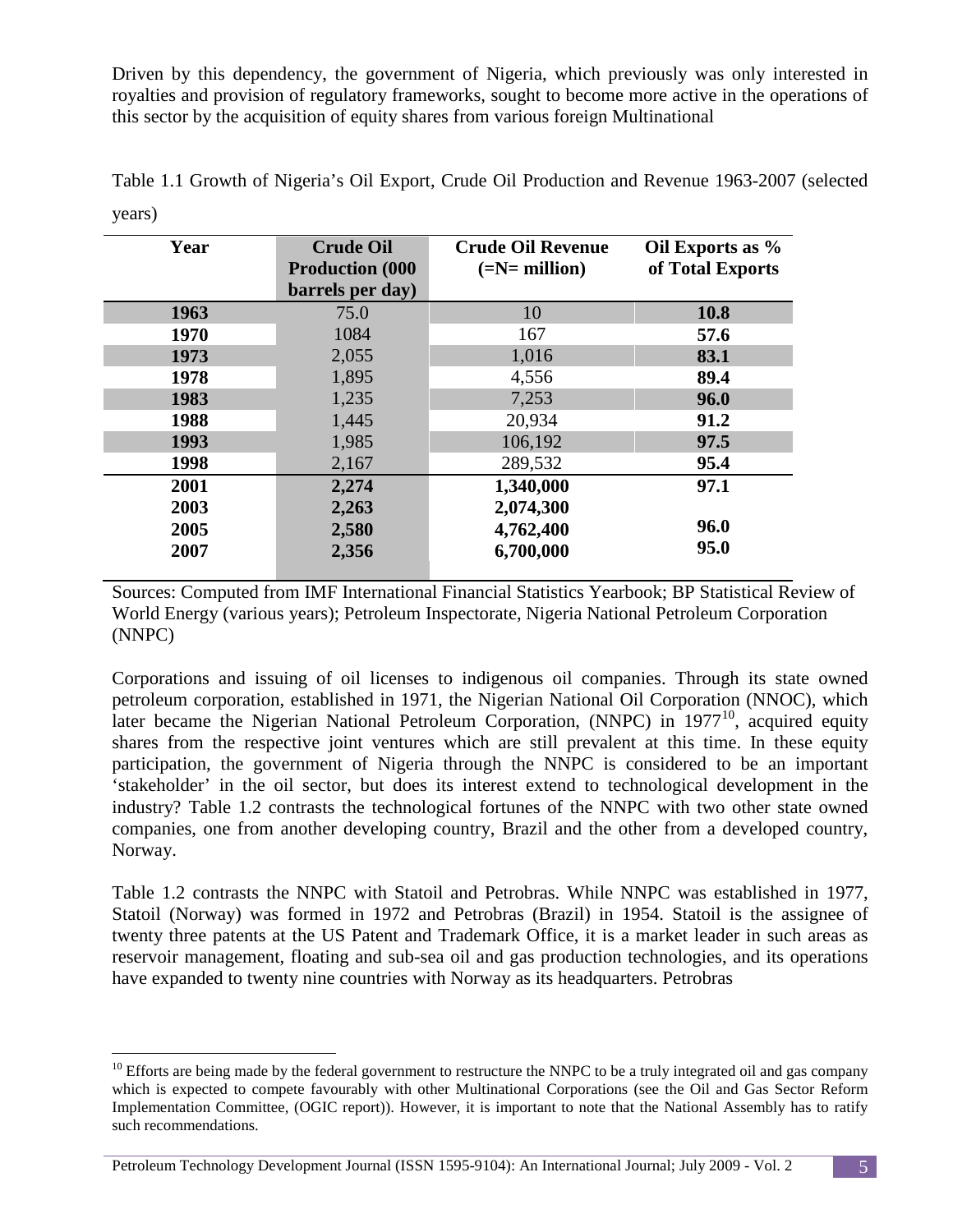| <b>Companies</b>                                                                                           | <b>NNPC</b> (Nigeria)                                                                                        | <b>STATOIL (Norway)</b>                                                                                           | <b>PETROBRAS</b>                                                                                                                                                             |
|------------------------------------------------------------------------------------------------------------|--------------------------------------------------------------------------------------------------------------|-------------------------------------------------------------------------------------------------------------------|------------------------------------------------------------------------------------------------------------------------------------------------------------------------------|
| <b>Nature of</b><br><b>Companies</b><br><b>Achievements in</b><br>terms of<br>technological<br>development | <b>National Oil</b><br>Company<br>No evidence of<br>patents with US<br><b>Patent and Trademark</b><br>Office | <b>National Oil</b><br>Company<br>It has 23 assignee<br>names in the US<br><b>Patent and Trademark</b><br>Office; | (Brazil)<br><b>National Oil</b><br>Company<br>It has 145 assignee<br>names in the US<br><b>Patent and Trademark</b><br>Office;                                               |
|                                                                                                            |                                                                                                              | Market Leader in<br>reservoir<br>management, floating<br>and sub-sea oil and<br>gas production<br>technologies    | Special expertise in<br>offshore exploration,<br>with established<br>leadership in deep<br>water prospecting,<br>exploration and<br>production<br>technology;                |
| <b>Operations around</b>                                                                                   | Within Nigeria                                                                                               | Twenty nine different                                                                                             | Formation of strategic<br>alliances Repsol-YPF,<br>ExxonMobil, Royal<br>Dutch Shell, BP,<br>Chevron, Total to<br>develop cutting edge<br>technologies<br>Presence in Angola, |
| the world                                                                                                  |                                                                                                              | locations                                                                                                         | Argentina, Bolivia,<br>Brazil, Columbia,<br>Nigeria and the Gulf<br>of Mexico.                                                                                               |

Table 1.2 Comparisons of the NNPC, STAOIL and PETROBRAS

Source: Adapted from Tebepah (2005)

has one hundred and forty five assignee names in the US Patent and Trademark Office, and appears to have assumed a leadership role in deep water prospecting, exploration and production technology. This is particularly so as most of its operations are located in the deep offshore waters. It has also succeeded in forming strategic alliances with other foreign Multinational Oil Companies such as ExxonMobil, Royal Dutch Shell, BP, Chevron, Total and Repsol-YPE in developing cutting edge technologies. Its operational presence includes Angola, Argentina, Bolivia, Colombia, Nigeria, and the Gulf of Mexico, United States of America. The NNPC, on the other hand, has no confirmed evidence of patented invention, and its operational presence is confined to Nigeria.

The lack of sufficient indigenous technological capability can also be buttressed in the daily production of crude oil in Nigeria as it depends heavily on foreign multinational corporations for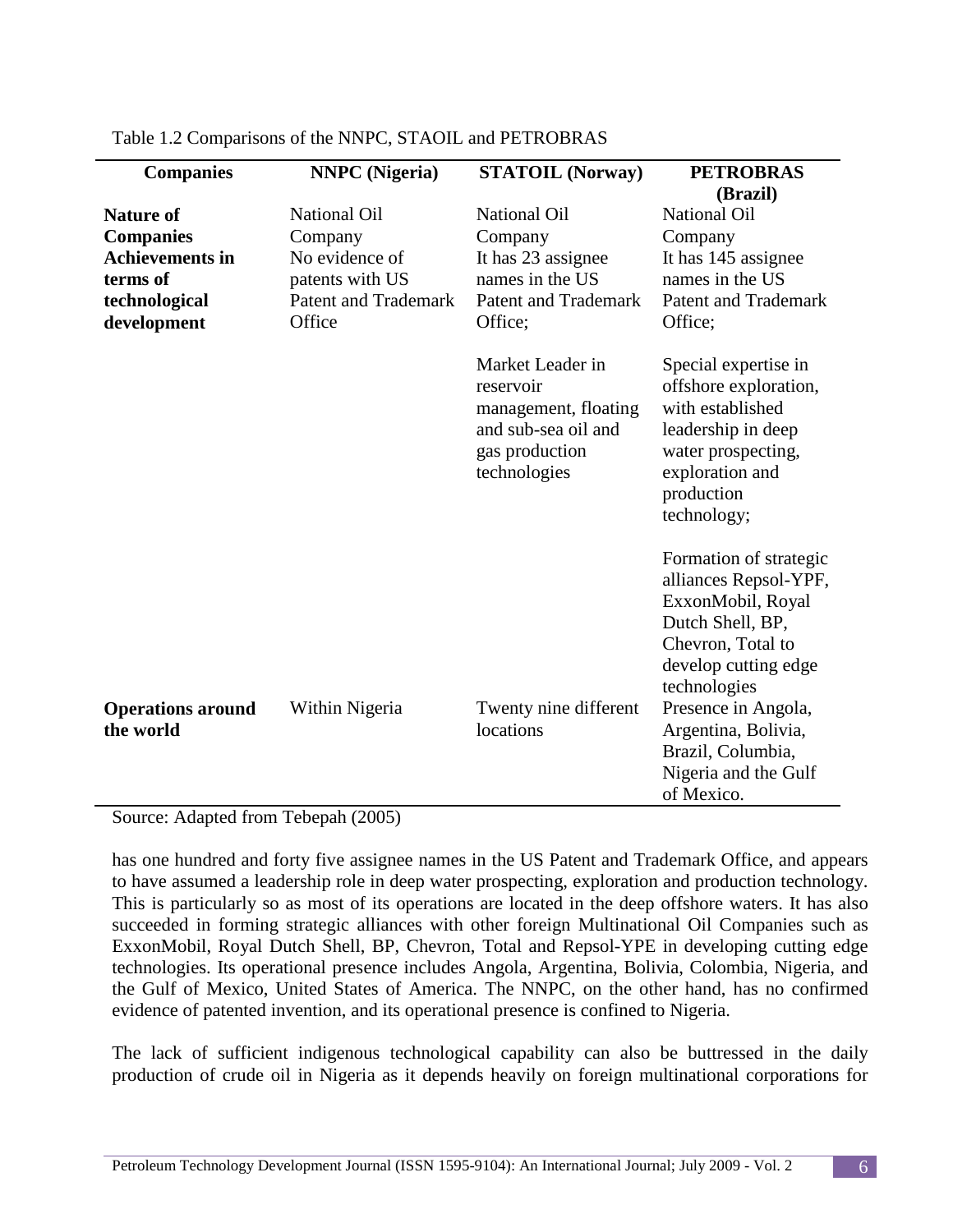technological expertise, production and capital outlay  $11$  (see Table 1.3 for crude oil produced by companies in Nigeria in 2005). As indicated in Table 1.1. Nigeria's daily crude oil production has continued to increase steadily, from 75,000 b/d in 1963 to over 2,000,000 b/d in recent years. An analysis of the daily production of crude shows the dominance of foreign multinational corporations.

Table 1.3 Crude Oil Productions by Companies Operating in Nigeria 2005

| Company                    | <b>Average Daily</b>                     | Percentage $(\% )$    |  |  |  |
|----------------------------|------------------------------------------|-----------------------|--|--|--|
|                            | Production (b/d)                         | <b>Share of Total</b> |  |  |  |
|                            |                                          | <b>Production</b>     |  |  |  |
|                            | <b>Joint Venture Contract (JVC)</b>      |                       |  |  |  |
| <b>Shell</b>               | 924,481                                  | 36.71                 |  |  |  |
| <b>Mobil</b>               | 574,907                                  | 22.83                 |  |  |  |
| <b>Chevron</b>             | 349,022                                  | 13.86                 |  |  |  |
| Elf                        | 218,074                                  | 8.66                  |  |  |  |
| <b>NAOC/Philips</b>        | 170,584                                  | 6.78                  |  |  |  |
| <b>Texaco</b>              | 14,986                                   | 0.60                  |  |  |  |
| <b>Pan Ocean</b>           | 23,649                                   | 0.95                  |  |  |  |
|                            | <b>Production Sharing Contract (PSC)</b> |                       |  |  |  |
| <b>Addax</b>               | 65,244                                   | 2.59                  |  |  |  |
| <b>SNEPCO</b>              | 4,292                                    | 0.17                  |  |  |  |
| <b>Service Contract</b>    |                                          |                       |  |  |  |
| <b>AENR</b>                | 42,871                                   | 0.47                  |  |  |  |
| <b>NAE</b>                 | 11,828                                   | 1.23                  |  |  |  |
|                            | <b>Independent/Sole Risk</b>             |                       |  |  |  |
| <b>Monipulo</b>            | 5,794,198                                | 0.63                  |  |  |  |
| <b>NPDC</b>                | 2,025,562                                | 0.22                  |  |  |  |
| <b>Continental Oil</b>     | 13,241,057                               | 1.44                  |  |  |  |
| <b>Cavendish</b>           | 1,408,276                                | 0.15                  |  |  |  |
| <b>NPDC/AENR</b>           | 1,408,276                                | 2.17                  |  |  |  |
| <b>EPGA/CONOCO</b>         | 2,918,957                                | 0.32                  |  |  |  |
| <b>AMNI</b>                | 839,956                                  | 0.09                  |  |  |  |
| <b>Conoil</b>              | 726,530                                  | 0.08                  |  |  |  |
| <b>Atlas</b>               | 163,979                                  | 0.02                  |  |  |  |
| <b>Dubri</b>               | 152,701                                  | 0.02                  |  |  |  |
| <b>Niger Delta</b>         | 141,028                                  | 0.02                  |  |  |  |
| <b>Petroleum Resources</b> |                                          |                       |  |  |  |

Source: NNPC; modified by the author

From the Table above, Shell has the highest about production with an average of 924,481 b/d, which translates into about 37% of the total crude oil production. Next is ExxonMobil, with a production figure of 574,907 b/d or 22.83%. Chevron comes third with 349,022 b/d, which about 14% of the total crude oil production. Another multinational, Elf comes fourth with 218,074 or about 9% of the total crude oil production. The contribution to the total production of crude oil in Nigeria by any indigenous company is still under 2%. Foreign multinational corporations as indicated by the Table above contribute over 90% of the total crude oil production. This is not different from what has been

<span id="page-6-0"></span><sup>&</sup>lt;sup>11</sup>Tebepah, E. (2005), "Technological Innovation in the Upstream Sector of the Petroleum Industry", PhD Thesis, University of Manchester, United Kingdom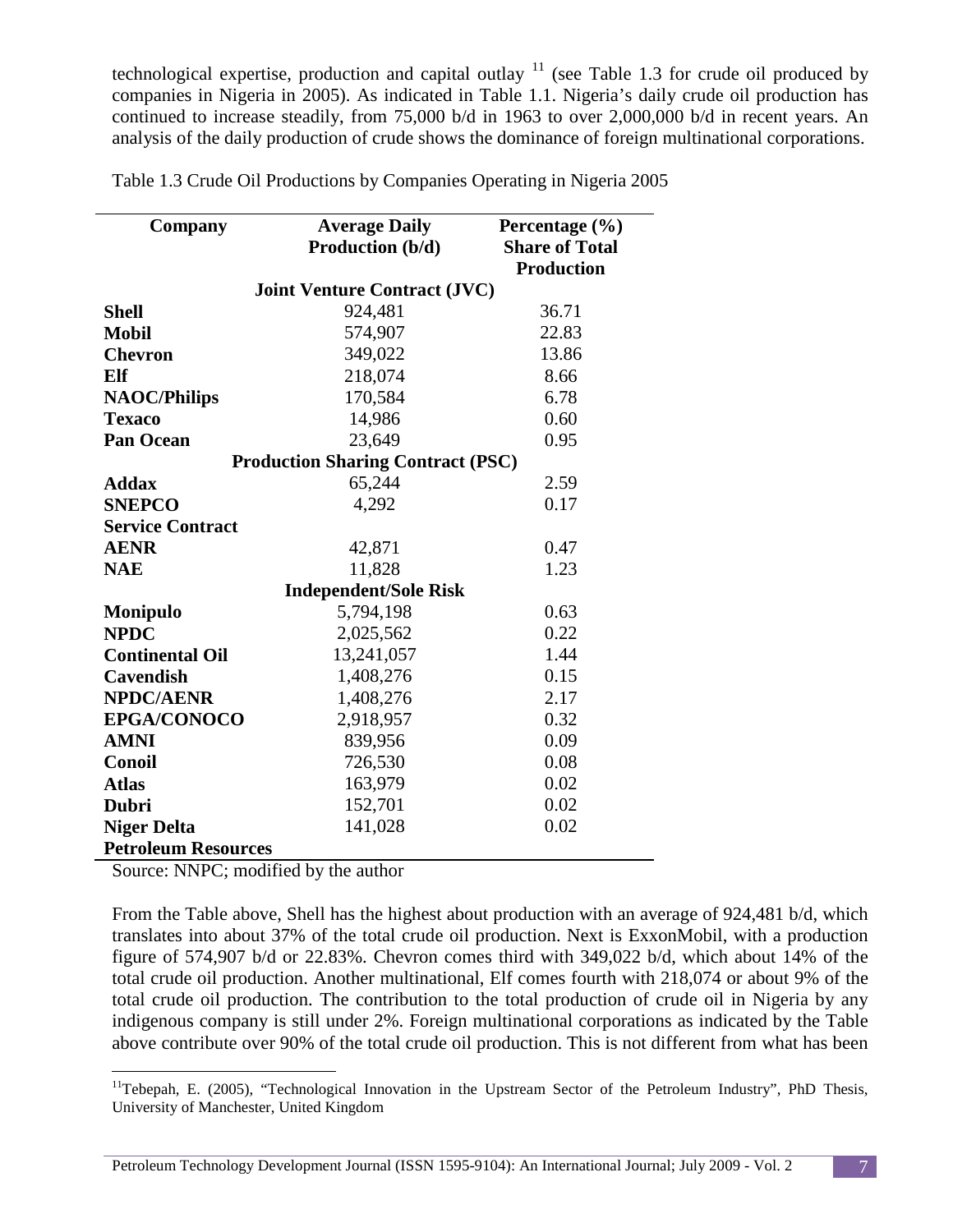happening in previous years. For example in 1997 the two largest indigenous producing companies, Amni International and Consolidated Oil, accounted for only 0.7% of Nigeria's total oil production each, while the six established companies - Shell, Mobil, Chevron, Elf, Agip and Texaco- together accounted for over 97% of Nigeria's oil production $^{12}$ .

## **Local Content Policy Development**

Faced with the low level of local participation by indigenous companies in the oil industry, the government of Nigeria introduced the Nigeria (Local) Content policy of the petroleum industry as earlier stated in this paper. The local content of the petroleum industry is considered as the quantum of composite value added or created in the Nigerian economy through conscious utilisation of Nigerian human and material resources in the exploration, development, transportation and sales of Nigerian crude and gas resources within acceptable quality, health, safety and environmental standards in order to stimulate the development of indigenous capabilities<sup>[13](#page-7-1)[14](#page-7-2)</sup>. This policy is aimed at transforming the petroleum industry into an economic engine for the creation of jobs and national growth through the development of in-country capacity and indigenous capabilities. Through this, it is expected that greater proportion of work activities in the petroleum sector is done within the shores of Nigeria, with active support or participation from other sectors of the economy.

In line with the local content policy, the federal government of Nigeria ordered that local content in the petroleum industry should increase to 45 percent by 2006 and 70 percent by 2010. These targets appears to very ambitious particularly when the current level of local content is relatively small. Indicated below are some of the task specific directives from the Nigerian government to all companies operating in the petroleum industry, showing their scope of work in all exploration and production projects that must be executed in Nigeria<sup>[15](#page-7-3)</sup>:

- Front End Engineering Development and detailed engineering design for all projects for all projects are to be carried out in Nigeria by the end of 2005;
- Project management teams and procurement centres for all projects in the Nigeria industry must be located in Nigeria from the first quarter of 2006;
- All operators and project promoters must forecast procurement items required for operations and projects from inclusion in a Master Procurement Plan (MPP) to be submitted to the Nigerian Content Division on or before January  $31<sup>st</sup>$  of every year;
- From January 2006, all topsides of fixed (Offshore and Onshore) platforms weighing up to 5,000 tons are to be fabricated in Nigeria;
- Fabrication of all piles, anchors, buoys, jackets, bridges, flare booms and storage tanks are to be done in Nigeria;
- All fabrication of subsea systems including riser and flow-lines, subsea assemblies and ancillary tests are to be performed in Nigeria;
- Starting from January 2006, a minimum of 50 percent of the total tonnage of Floating Production Storage and Offloading (FPSO) topside modules should be fabricated in Nigeria;
- Starting from mid 2006, all FPSO contract packages are to be bid for on the basis of carrying out topside integration in Nigeria;

#### Petroleum Technology Development Journal (ISSN 1595-9104): An International Journal; July 2009 - Vol. 2 8

<span id="page-7-0"></span> <sup>12</sup> Weekly Petroleum Argus, 21, April 1997

<span id="page-7-1"></span><sup>&</sup>lt;sup>13</sup> Enabulele, S.E. (2007), 'Emergence of Local Content Drive and Procurement Services in the Oil and Gas Industry in Nigeria: Challenges and Prospects' Vol. 4 No. 1 PTJ, Pg. 30-35

<span id="page-7-3"></span><span id="page-7-2"></span><sup>&</sup>lt;sup>14</sup> Oil Industry Report (2008), Research and Special Publications Unit of BusinessDay Media Limited <sup>15</sup> For a comprehensive specific task directives by the Feral government of Nigeria to companies active in industry in petroleum industry, see Nigeria Energy (2007/2008), a publication of African Oil and Gas; http://www.nigeria-oilgas.com/nigerian\_local\_content-26-10-2-art.html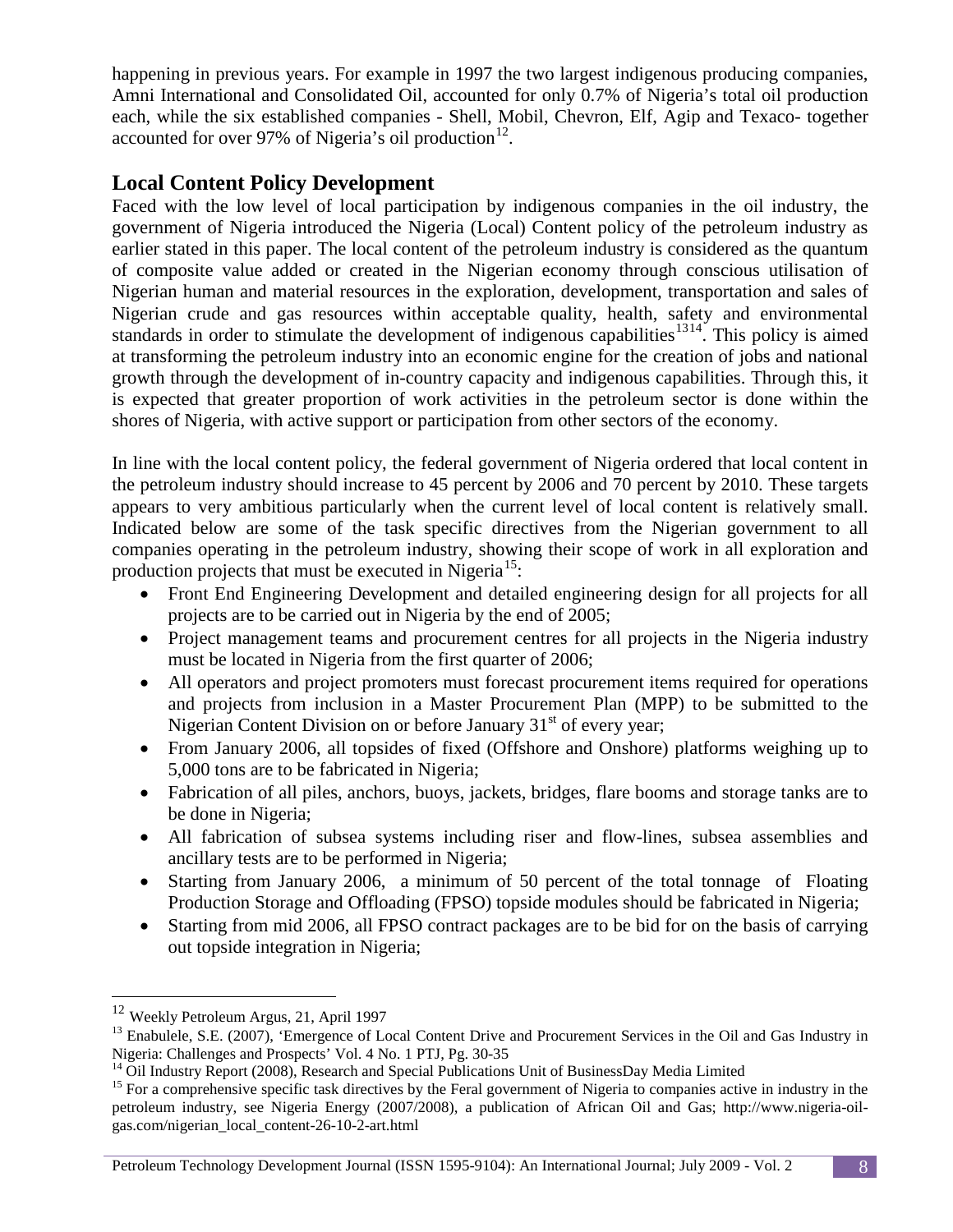- Starting from mid 2006, all third party services (mechanical tests), certification of welding procedures and welders must be carried out in Nigeria. The Nigeria Institute of Welding must certify all such tests in collaboration with International accreditation bodies;
- All operators and project promoters must ensure that recommendations for contract awards in respect of all major projects be forwarded to the NNPC/ constituted boards of such oil and gas companies for approval must include evidence of a binding agreement by the main contactor with the Nigerian content subcontractor. Such agreements shall indicate the cost and detailed scope including total man hours for engineering tonnage and relevant defining parameters for materials to be procured locally as well as other services;
- Domestication of all seismic data processing projects and all reservoir management studies effective end 2005;

All low voltage earthing cables of 450/750 V grade and control, power, lighting cables of 600/1000 V grade must be purchased from Nigerian cable manufacturers.

### **Level of Implementation of Local Content Policy**

As explained earlier, the main thrust of the local content policy of Nigeria is to promote a framework that guarantees active participation of Nigerians in the activities of the petroleum industry without the compromise of standards. Whilst it is commendable to have directives (as noted earlier) issued out to companies operating in the petroleum industry in Nigeria, the implementation and monitoring of these directives appear to be very crucial for the success of the local content policy. Already, available evidence from the industry shows that stakeholders doubt about the Nigeria's capacity to attain the 70 percent local content in 2010, even as it has been unable to attain the 45 percent local content target for  $2006^{16}$  $2006^{16}$  $2006^{16}$ .

An example of this was given in one of the National Daily Newspaper of Nigeria. According to the paper,

*"… It was reported that Total has received approval to commence the development of Usan Field which is expected to begin production in 2011. Usan is believed to have more than 500 million barrels of oil. Being an offshore field, Usan comes with its own peculiar technical challenge. What is of interest is who is getting the major chunk of work to be executed in bringing Usan into production. Cameron, a foreign company is claimed to be getting \$650 million to provide subsea engineering systems for initial phase of the Usan development. \$1.6 billion goes to the Korean company[another foreign company], Hyundai Heavy Industry to build a super-large floating production, storage and offloading vessel and this is capable of yielding 160,000 barrels of crude and five million cubic metres of gas daily"[17](#page-8-1)*

A similar complaint is made by a Chief Executive Officer of one of the indigenous companies that- *"*… *Products such as threaded pipes and other oil industry tubular goods [OCTG] are still being imported into the country despite the fact that its fabrication yard located in Port Harcourt, Rivers State, has been completed and ready to receive orders…"[18](#page-8-2)*

Another issue worth mentioning is the delay by the National Assembly in passing the local content bill into law. It is disheartening to observe that over four years after the bill was forwarded to the National Assembly, Nigerian Content Policy is yet to be law. For a country that is heavily dependent

<span id="page-8-0"></span><sup>&</sup>lt;sup>16</sup> Balogun, F. (2008) see http://thenewsng.com/article/616  $\frac{17}{17}$  Thisday Newspaper, Vol.13, No. 4841

<span id="page-8-1"></span>

<span id="page-8-2"></span><sup>&</sup>lt;sup>18</sup> The Nigerian Guardian Newspaper, July 16, 2008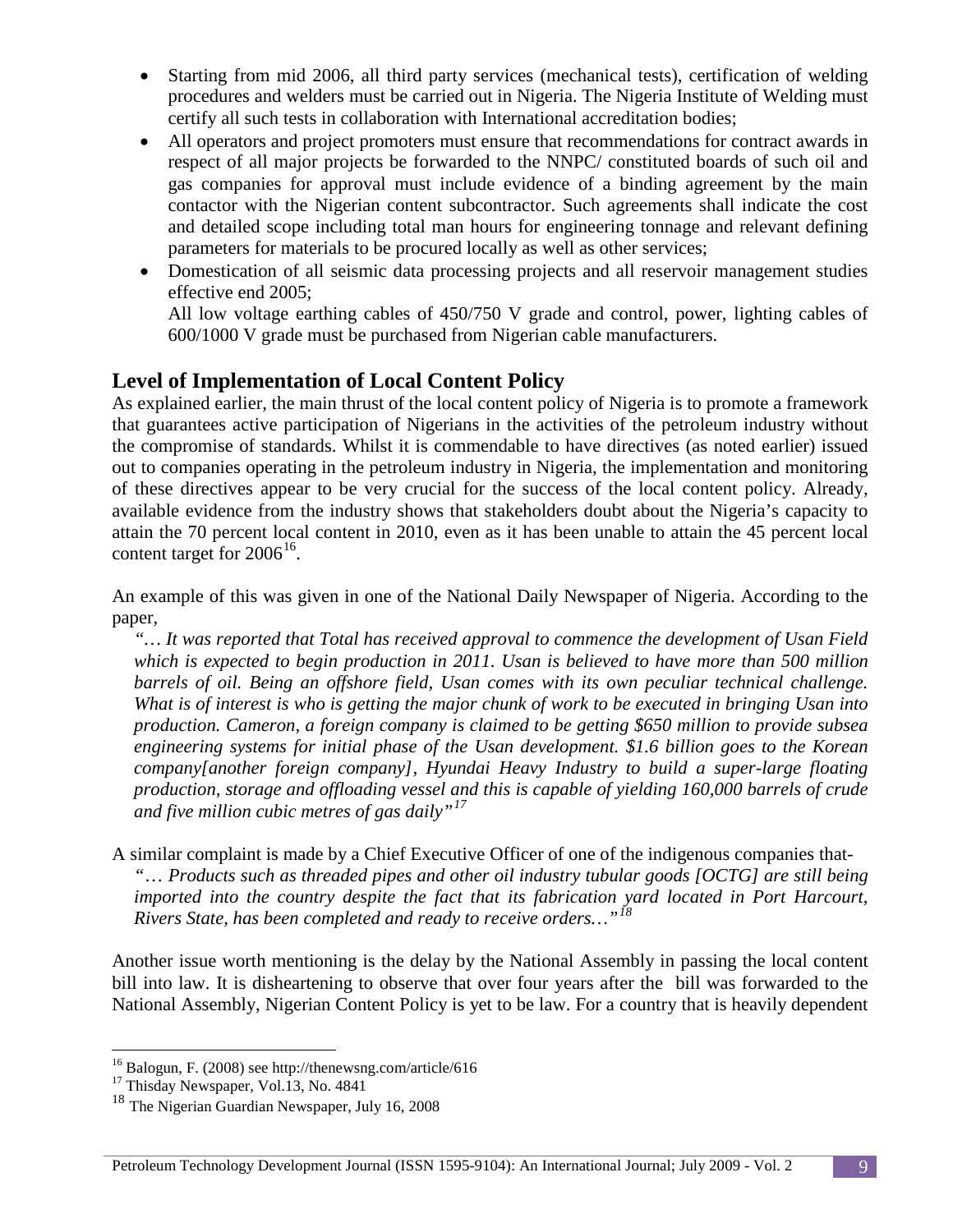on the petroleum sector for its revenue, it would have been expected that the bill would have been given utmost priority.

However, it will be in-appropriate to say that nothing has been achieved since the local content policy was introduced. For example, the General Manager, Nigerian Content Division states that both the engineering man-hours and fabrication tonnage performed in Nigeria has increased from 250,000 in 2004 to about 2 million in 2007, and from 12,000 in 2004 to between 80,000-100,000 in 2007 respectively. The danger is that if nothing drastic is done to achieve a sustained national effort towards progressing appreciably to the 70 percent local content and above as in the case of Brazil, which has over 80% local content<sup>[19](#page-9-0)</sup>, the nation's economy stands the risk of losing out considerably in terms of value adding, technology acquisition and job Creation.

#### **Suggestions on key considerations in the Local Content Policy**

As can be observed in this paper the oil industry is very important to the Nigerian economy. It is therefore crucial that any local content policy being introduced must be properly integrated into the industrial and economic growth strategy of the Nigeria. In other words, such a strategy must have plans for indigenous capacity growth and infrastructure development to increase the national industrial base<sup>[20](#page-9-1)</sup>. It is very disheartening to observe the low level of indigenous capability in the country. When Research and Development indicators are considered as indicated in Table 1.4, it is quite evident that a considerable gap exists between Nigeria and other petroleum producing countries such the Netherlands, United States of America, United Kingdom, Norway, Canada, Brazil, Venezuela and Malaysia.

| <b>Countries</b>     | <b>Scientists</b><br>and<br>engineers<br>in R&D<br>per<br>million<br>people<br>$(1985-95)$ | <b>Technicians</b><br>in R&D per<br>million<br>people (1985-<br>95) | <b>Expenditures</b><br>for $R&D\%$ of<br>GNP (1985-<br>1995 | High-<br>technology<br>exports \$<br>millions 1997 | High-<br>technology %<br>of<br>manufactured<br>exports 1997 | <b>GDP/Per</b><br>Capita \$<br>(2007) |
|----------------------|--------------------------------------------------------------------------------------------|---------------------------------------------------------------------|-------------------------------------------------------------|----------------------------------------------------|-------------------------------------------------------------|---------------------------------------|
|                      |                                                                                            |                                                                     |                                                             |                                                    |                                                             |                                       |
| <b>Netherlands</b>   | 2,656                                                                                      | 1,357                                                               | 2.1                                                         | 57,082                                             | 44                                                          | 46,261                                |
| <b>United States</b> | 3,732                                                                                      |                                                                     | 2.5                                                         | 197, 657                                           | 44                                                          | 45,845                                |
| <b>United</b>        | 2,417                                                                                      | 1,019                                                               | 2.2                                                         | 95, 755                                            | 41                                                          | 45,575                                |
| <b>Kingdom</b>       |                                                                                            |                                                                     |                                                             |                                                    |                                                             |                                       |
| <b>Norway</b>        | 3,678                                                                                      | 1,819                                                               | 1.8                                                         | 2,703                                              | 24                                                          | 83,922                                |
| Canada               | 2,656                                                                                      | 1,073                                                               | 1.6                                                         | 33,068                                             | 25                                                          | 43,485                                |
| <b>Brazil</b>        | 168                                                                                        | 59                                                                  | 0.6                                                         | 5,175                                              | 18                                                          | 6,938                                 |
| <b>Venezuela</b>     | 208                                                                                        | 32                                                                  | 0.5                                                         | 249                                                | $\mathbf{0}$                                                | 8,596                                 |
| <b>Malaysia</b>      | 87                                                                                         | 88                                                                  | 0.4                                                         | 39,490                                             | 67                                                          | 6,948                                 |
| <b>Nigeria</b>       | 15                                                                                         | 69                                                                  | 0.1                                                         | <b>NA</b>                                          | <b>NA</b>                                                   | 1,159                                 |

|  |  | Table 1.4 Research and Development Indicators |  |  |
|--|--|-----------------------------------------------|--|--|
|--|--|-----------------------------------------------|--|--|

Source: Adapted from World Development Indicators (1999), World Economic Outlook Database-April 2008, International Monetary Fund

<span id="page-9-0"></span><sup>&</sup>lt;sup>19</sup> Neff, S. (2005), "Memorandum on International Best Practice in Development Local Content in the Energy Sector", National Stakeholders Working Group

<span id="page-9-1"></span> $20$  Neff, S. (2005), "Memorandum on International Best Practice in Development Local Content in the Energy Sector", National Stakeholders Working Group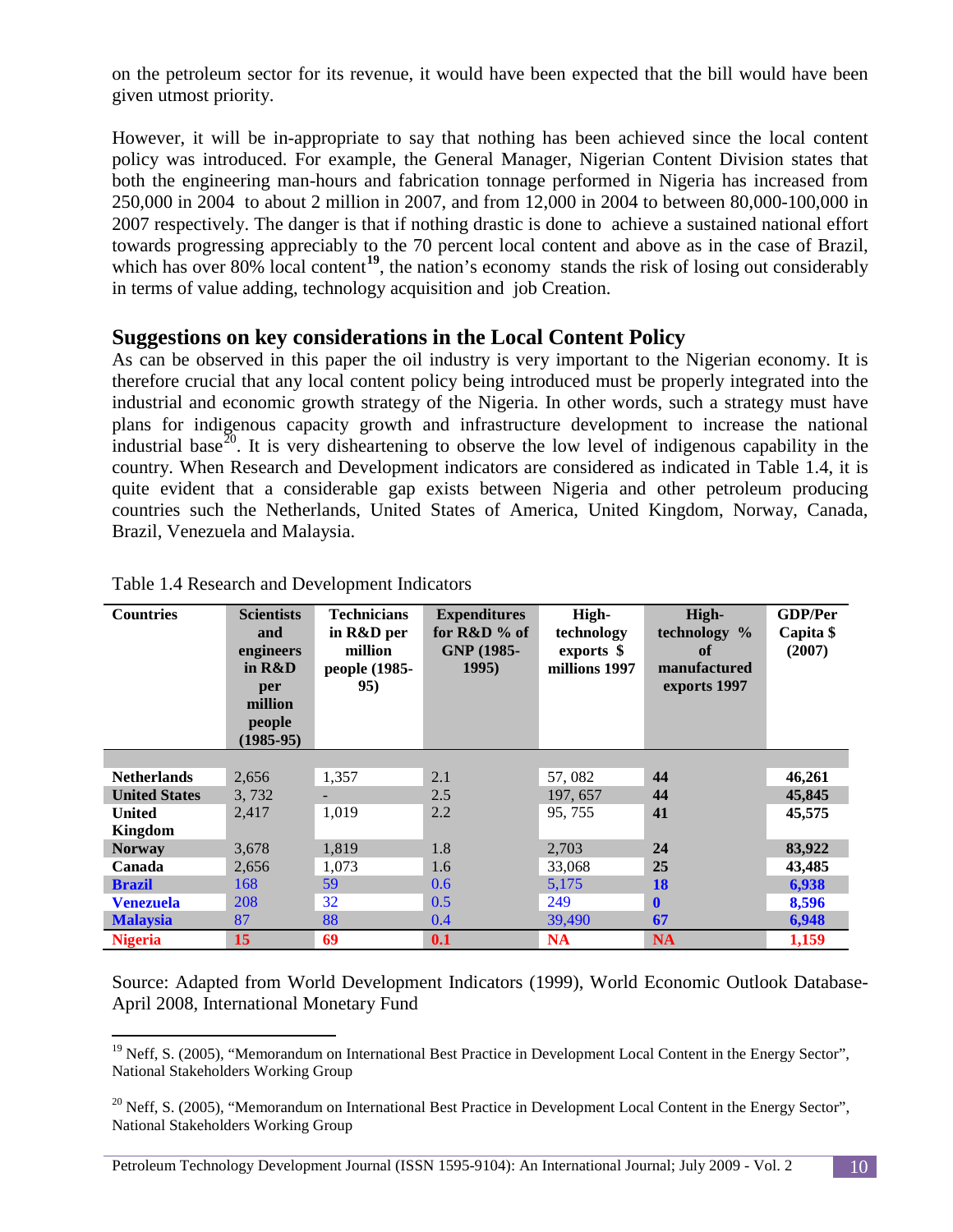While Nigeria has 15 scientists and engineers in R&D per million people, other countries according to table 1.4 above boasts of far greater number of scientists and engineers in R&D per million people. When the expenditures for R&D as a percentage of Gross National Product are considered, Nigeria has 0.1% for R&D as percentage of GNP. This, as shown in Table 1.4 is the lowest when compared to other countries.

Table 1.4 also indicates the GDP Per Capita of the various countries. Nigeria is the lowest when compared with other countries with just \$1,169.

| <b>Companies</b>         | <b>Location of main R&amp;D department</b> |                            |
|--------------------------|--------------------------------------------|----------------------------|
| <b>Royal Dutch Shell</b> | Rijswijk, The                              | <b>Bellaire, Wood</b>      |
|                          | <b>Netherlands</b>                         | Creek, Westhollow,         |
|                          |                                            | <b>New Orleans (all in</b> |
|                          |                                            | the United States          |
| <b>ExxonMobil</b>        | <b>Houston, Texas, United States</b>       |                            |
| <b>Chevron</b>           | Richmond, San Ramon, and Bellaire,         |                            |
|                          | <b>United States</b>                       |                            |
| <b>ENI</b> (AGIP)        | Milan, Rome, Messina (Italy)               |                            |

Table 1.5 Upstream R&D location of some Multinational Corporation

Source: Adapted from companies websites.

Both Tables 1.4 and 1.5 appear not to provide good reading for the government of Nigeria because of the apparent differences between it (Nigeria) and other countries. It will, therefore appear to be very difficult for Nigeria to attract the location of cutting-edge technological research by foreign Multinational Companies. It is no wonder that the largest oil operators in Nigeria's upstream subsector have their main R&D departments outside the country (see Table 1.5). Given that Nigeria's energy resource endowment appears to be enormous, the government of Nigeria might want to consider if the tax system can be used in such a manner to provide incentives for the location of Research and Development facilities of foreign Multinational Oil Corporations in the country. This should be included in the local content policy.

Because of the apparent differences between Nigeria and some other developed oil producing countries in terms of the level of indigenous technological capability, a local content policy that seeks to expand the technological infrastructure with particular reference to the human capital development is suggested. There is no doubt that certain highly qualified Nigerians are currently in the industry or retired at the moment. The challenge however is to expand the opportunities in the educational sector to allow for more work to be carried out by Nigerians either directly or indirectly. The traditional educational programme should be fine tuned in such a way that it has direct relevance to the industry and expands the national industrial base of the country. Also, in addition to the expanded support to the traditional educational programmes, a key focus on technical training and ongoing continuing education would provide a flexible means to meet evolving needs of the industry<sup>[21](#page-10-0)</sup>. The government, foreign multinational corporations and other relevant development agencies are encouraged to support such local content policy initiatives.

<span id="page-10-0"></span><sup>&</sup>lt;sup>21</sup>Neff, S. (2005), "Memorandum on International Best Practice in Development Local Content in the Energy Sector", National Stakeholders Working Group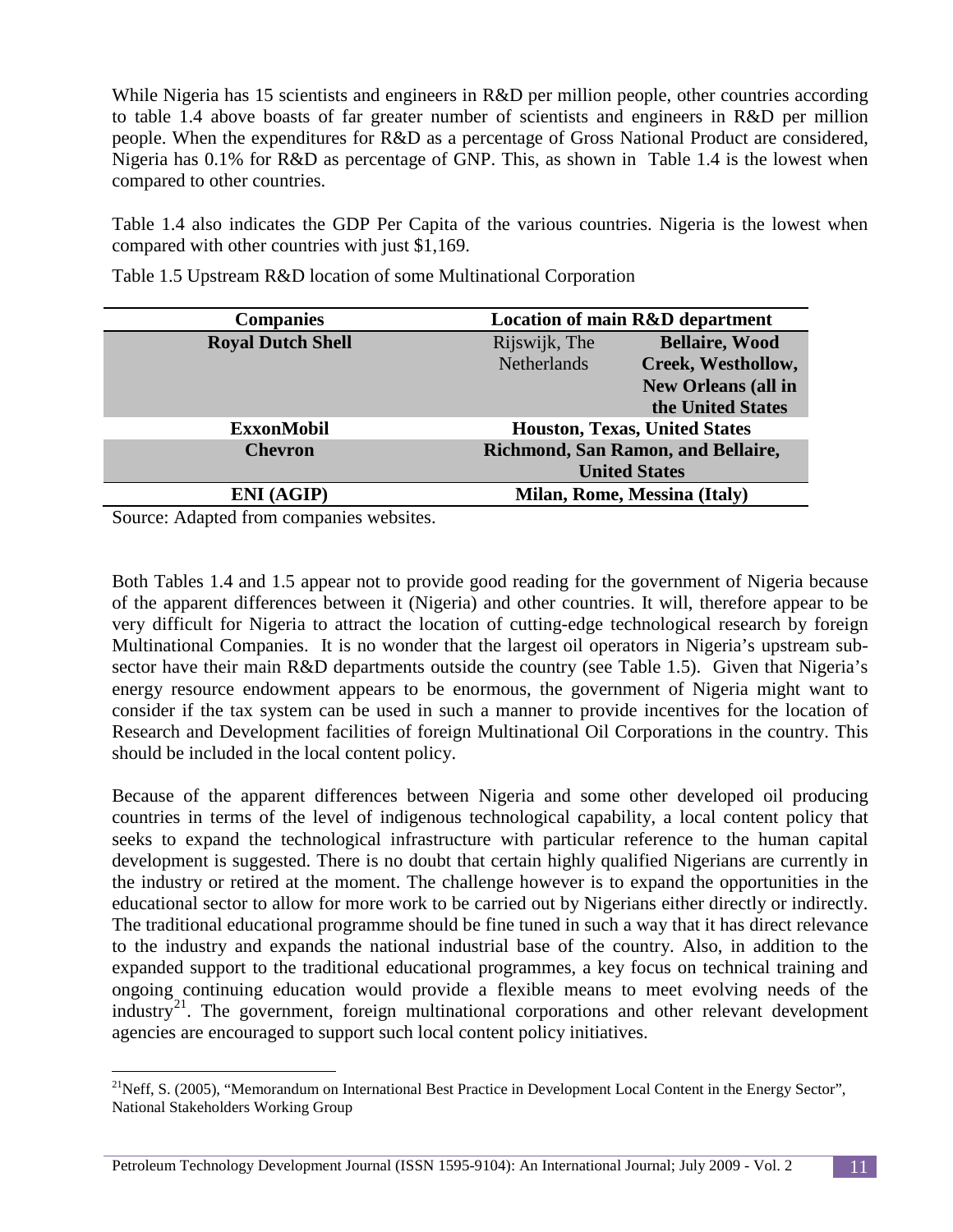A further Policy recommendation for the government in terms of its local content policy is understanding the role technological collaborations play in technological developments. The government, through its state owned company, the NNPC, can enter into collaborative arrangements in its quest for technological development<sup>[22](#page-11-0)</sup>. A strategy similar to that adopted by Petrobras as can be seen in Table 1.2. The following arrangements are recommended:

- Collaborative arrangements with other state owned petroleum companies, for example, Statoil of Norway, Petrobras of Brazil, Petronas of Malaysia, PDVSA of Venezuela, and Pertamina of Indonesia, to improve their operational efficiencies and to develop new technological innovations;
- Collaborative arrangements with Foreign Multinational Corporations such as Royal Dutch Shell, ExxonMobil, Chevron, BP, Total, ENI, and ConocoPhillips, to develop cutting-edge technologies;
- Collaborative arrangements with Oil Service Companies such as Halliburton, Baker Hughes, Schlumberger, and Weatherford, to develop leading-edge innovations;
- Collaborative arrangements with other indigenous companies to develop technologies that may be peculiar or specific to the context of the industry in Nigeria.

Although the collaborative arrangements between the NNPC and these four groups have been listed, nothing stops the NNPC from participating in an innovation that combines all the groups. There appears to be no evidence that it has done that before.

Several good policies in Nigeria will go unfulfilled because of apparent lack of proper monitoring and implementation framework. Nigeria has consistently been shifting the dates given to foreign Multinational Corporation to end gas flare in the country. As earlier indicated in this paper, the local content policy by the government of Nigeria, which had earlier contemplated in increasing the local content in the oil industry to 45 percent in 2006, appears not to have been met. The target of 70 percent local content by 2010 would appear to be a mirage *if a proper monitoring and implementation framework is not developed*. The Nigerian government is therefore encouraged to set up an agency responsible for the monitoring and implementation of the local content policy. This agency should also be saddled with the following responsibilities: it is important to note that the responsibilities of the agency below are not exhaustive:

- Ensuring that the targets set by the government of Nigeria for local content be met by all stakeholders in the industry with consequences or penalties clearly stated should there be default by any stakeholder;
- This agency should liaise with the operators in the industry on the various skills that are required;
- Liaising with higher educational institutions on skills relevant in the industry and ways of meeting skill shortages; and
- Creating a database on the skills/ competences in the industry

 $\overline{a}$ 

The Federal government of Nigeria is also encouraged to work with the National Assembly in order to pass the local content bill into law. An industry which is worth 67.1 billion US dollars in the next five years (2008-2012) in its total expenditure<sup>[23](#page-11-1)</sup> should be given utmost priority in the National Assembly.

<span id="page-11-1"></span><span id="page-11-0"></span> $^{22}$ Okubote, J.T. (2001) "Repositioning the Oil and Gas Industry for Economic Development" May, CPDD, NNPC <sup>23</sup> Balogun, F (2008), http://www.thenewsng.com/article/616

Petroleum Technology Development Journal (ISSN 1595-9104): An International Journal; July 2009 - Vol. 2 12